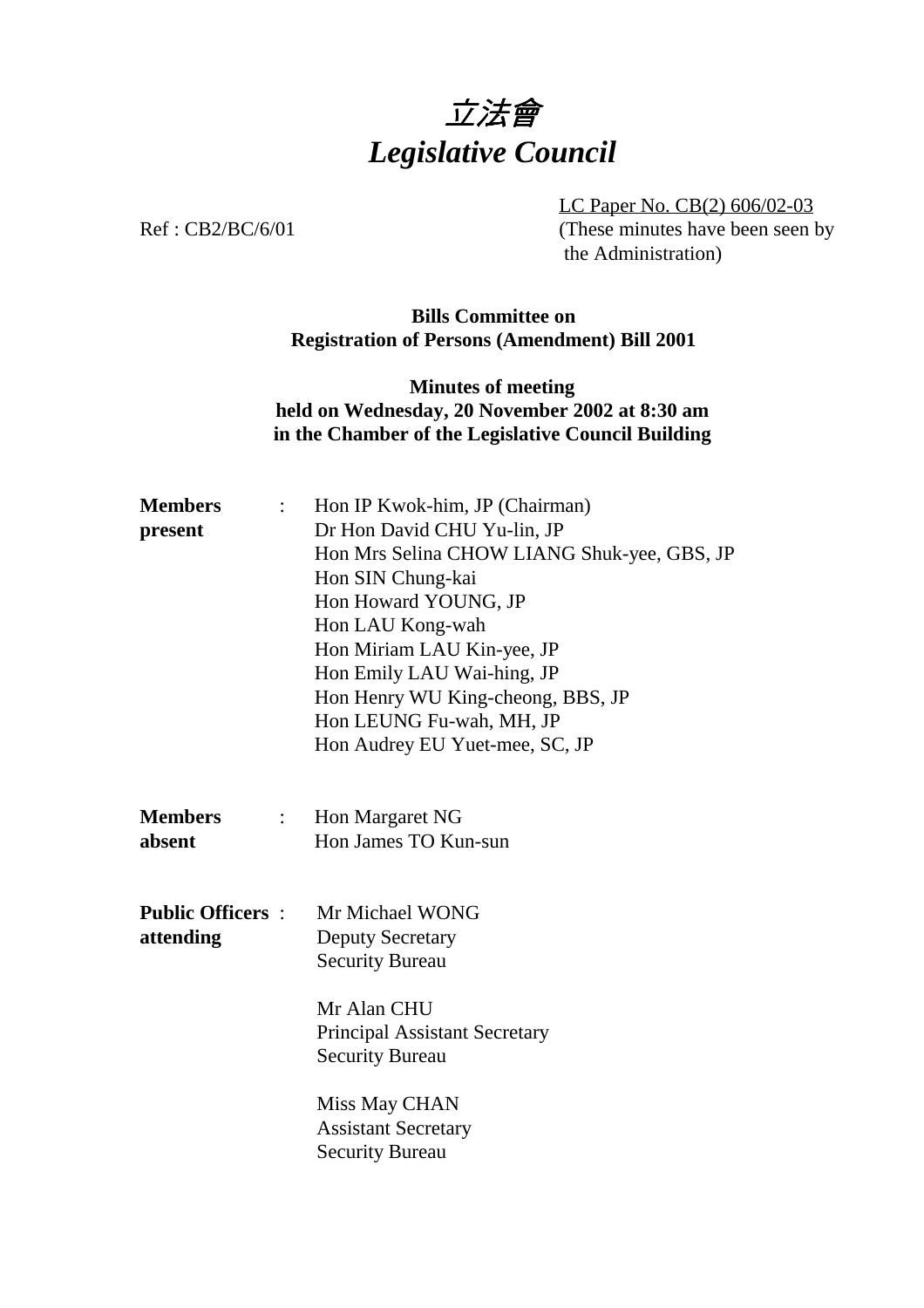|                               | Mr Michael STONE                                                                                 |
|-------------------------------|--------------------------------------------------------------------------------------------------|
|                               | E-government Coordinator<br>Commerce, Industry and Technology Bureau                             |
|                               | Ms Joyce TAM<br><b>Principal Assistant Secretary</b><br>Commerce, Industry and Technology Bureau |
|                               | Mr Gilbert MO<br>Deputy Law Draftsman<br>Department of Justice                                   |
|                               | Mr WONG Tat-po<br><b>Deputy Director</b><br><b>Immigration Department</b>                        |
|                               | Mr Raymond WONG Wai-man<br><b>Assistant Director</b><br><b>Immigration Department</b>            |
|                               | Mr TSOI Hon-kuen<br><b>Assistant Director</b><br><b>Immigration Department</b>                   |
| <b>Clerk</b> in<br>attendance | <b>Mrs Sharon TONG</b><br>Chief Assistant Secretary (2) 1                                        |
| <b>Staff</b> in<br>attendance | Mr Arthur CHEUNG<br>Senior Assistant Legal Adviser 2                                             |
|                               | Mr Raymond LAM<br>Senior Assistant Secretary (2) 5                                               |

#### **I. Meeting with the Administration**

The Bills Committee examined the Bill clause-by-clause (index of proceedings attached at **Annex**).

2. The Bills Committee requested the Administration -

#### General issue

(a) To consider providing a paper setting out provisions in the Registration of Persons Ordinance (Cap. 177) where the Personal Data (Privacy) Ordinance (Cap. 486) (PDPO) would apply and provisions exempted from

**-** 2 -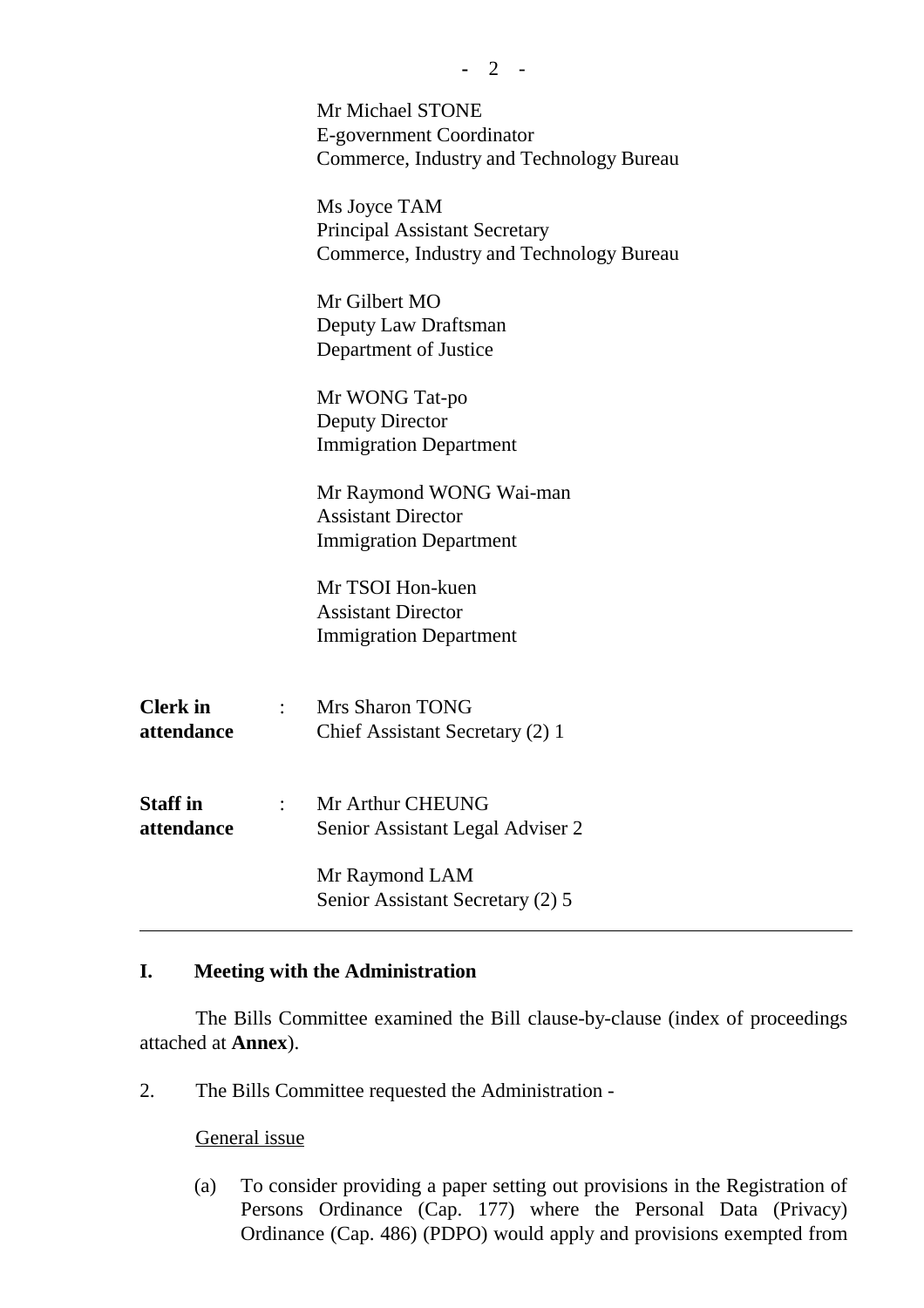#### PDPO;

#### Clause 3

- (b) To consider defining "smart card reader" and "holder of an identity card" in the proposed section 1A(1);
- (c) To consider setting out in the proposed section 1A(1) that records included data stored in smart card readers, electronic and digital images;

#### Clause 4

- (d) To consider amending section 7(1) along the line of "The Chief Executive in Council may make such regulations as may be necessary for the purposes of this Ordinance and in compliance with the Personal Data (Privacy) Ordinance (Cap. 486)";
- (e) To examine the consistency of provisions in section 7(2) with the Data Protection Principles in Schedule 1 to PDPO;
- (f) To consider adding a provision for the making of regulation in respect of smart card readers in section 7(2);
- (g) To consider amending the proposed section  $7(2)(gb)$  to include the storage and reading of digital images;
- (h) To explain why the word "chips" was used in the proposed section 7(2)(haa) instead of "chip"; and
- (i) To consider amending section  $7(2)(n)$  to include "films and digital images".

3. The Administration undertook to amend the expression "及香港境內的人的詳 情的紀錄" in the Chinese version of clause 2(a) along the line of "及其紀錄".

4. The Bills Committee requested the legal adviser to the Bills Committee to check whether there was any provision in other Ordinances requiring subsidiary legislation to be made in compliance with another Ordinance.

#### **II. Date of subsequent meetings**

5. The Bills Committee agreed that the following meetings would be scheduled to continue discussion with the Administration -

- (a) Tuesday, 17 December 2002 from 8:30 am to 11:00 am;
- (b) Tuesday, 7 January 2003 from 10:45 am to 12:45 pm; and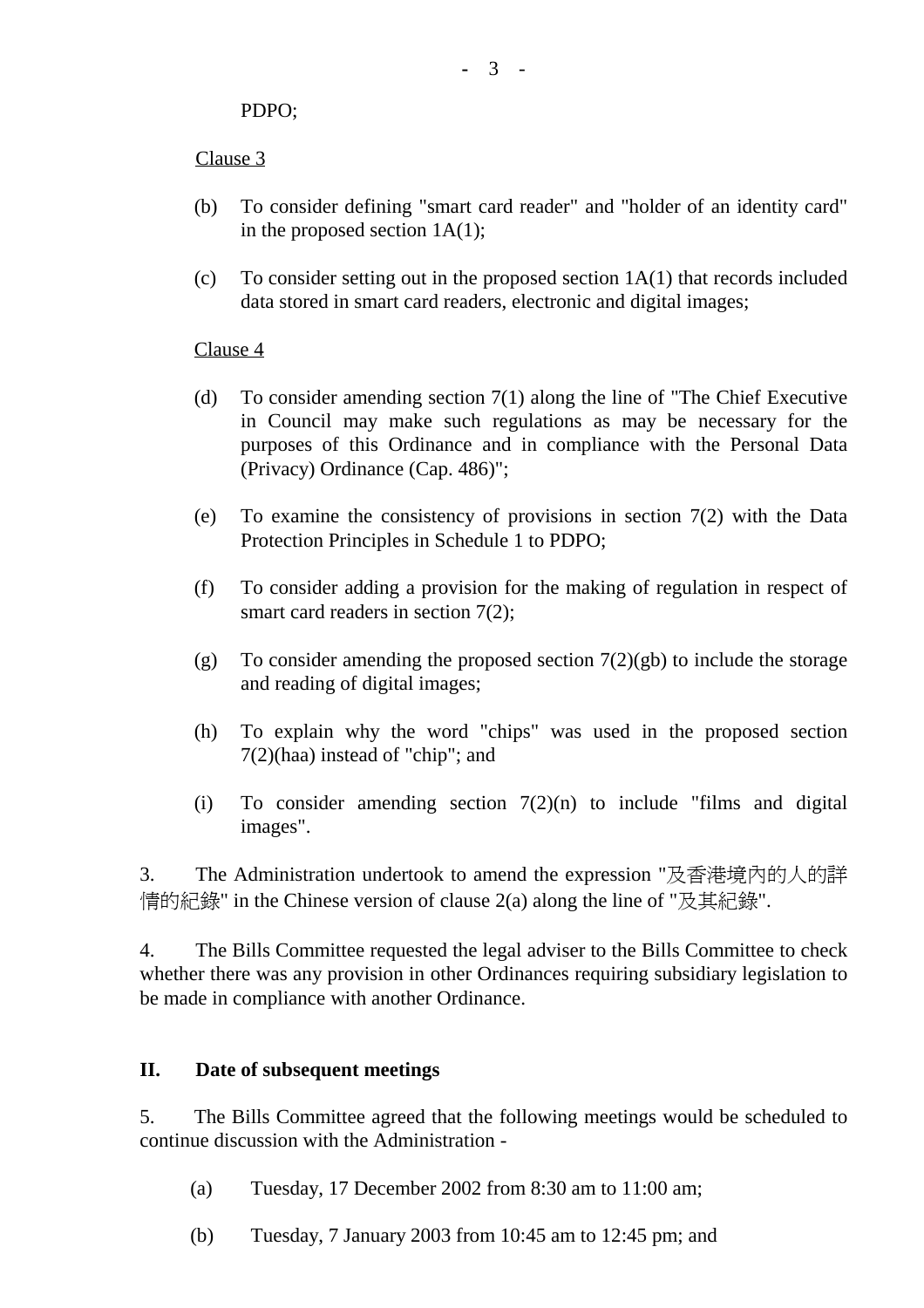- (c) Monday, 13 January 2003 from 10:45 am to 12:45 pm.
- 6. There being no other business, the meeting ended at 10:40 am.

Council Business Division 2 Legislative Council Secretariat 9 December 2002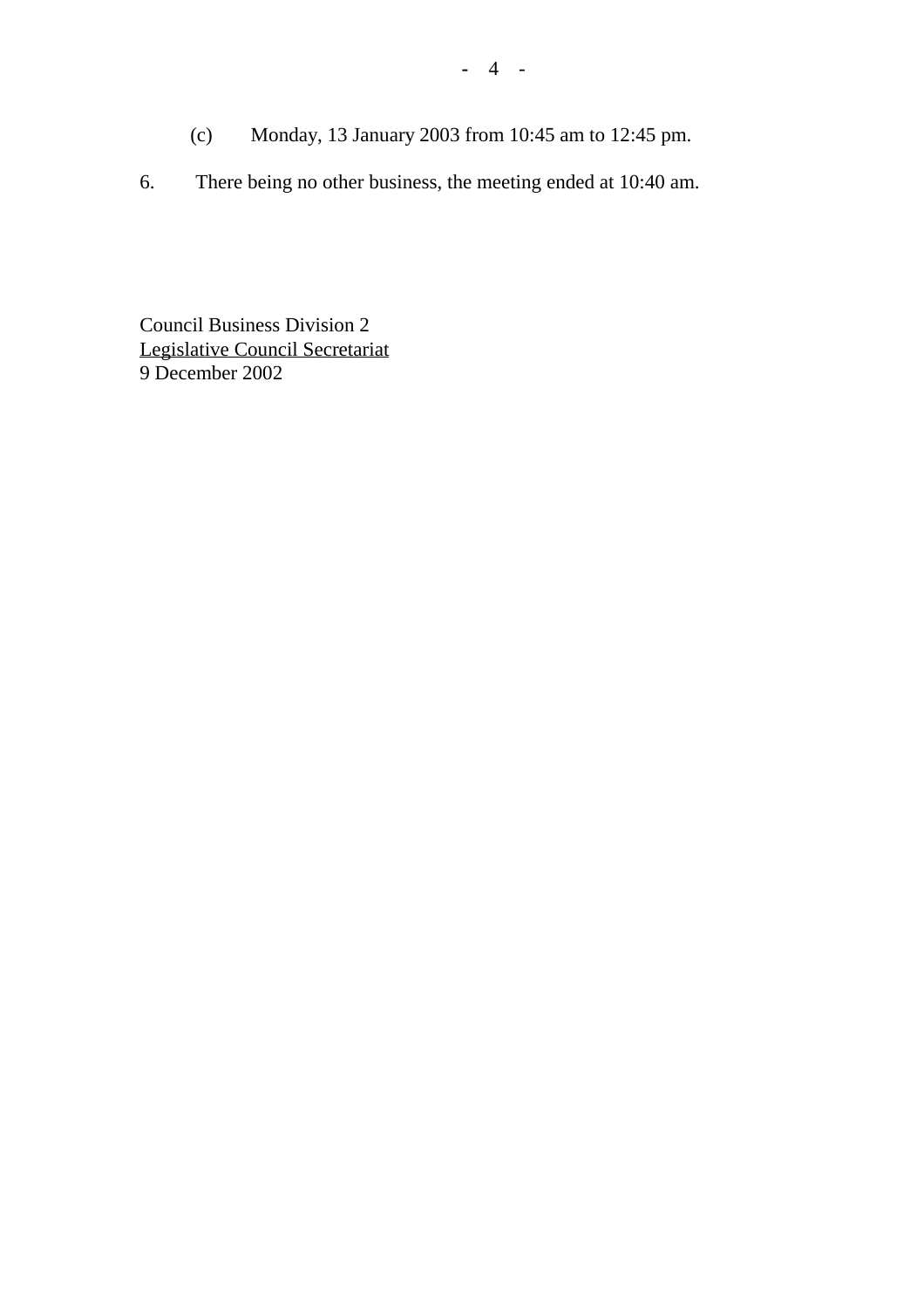#### **Proceedings of the meeting of the Bills Committee on Registration of Persons (Amendment) Bill 2001 on Wednesday, 20 November 2002 at 8:30 am in the Chamber of the Legislative Council Building**

| <b>Time</b><br>marker | <b>Speaker</b>                                          | Subject(s)                                                                                                                                          | <b>Action</b><br>required                                                                                                                        |
|-----------------------|---------------------------------------------------------|-----------------------------------------------------------------------------------------------------------------------------------------------------|--------------------------------------------------------------------------------------------------------------------------------------------------|
| $000000 -$<br>000408  | Chairman                                                | Opening remarks and relevant papers                                                                                                                 |                                                                                                                                                  |
| $000409 -$<br>000532  | Admin<br>Chairman                                       | Amendments proposed under clause 2 of the<br>Bill and amendments to be proposed by the<br>Administration to the Chinese version of<br>clause $2(a)$ | <b>Admin undertook to</b><br>amend the expression "及<br>香港境內的人的詳情的紀<br>錄" in the Chinese version<br>of clause $2(a)$ along the<br>line of "及其紀錄" |
| $000533 -$<br>000606  | Hon Audrey EU<br>Admin<br>Chairman                      | Meaning of "application" in clause $2(b)$ of<br>the Bill                                                                                            |                                                                                                                                                  |
| $000607 -$<br>000728  | Admin                                                   | Briefing on clause 3 of the Bill                                                                                                                    |                                                                                                                                                  |
| $000729 -$<br>000759  | Chairman<br>Admin                                       | Meaning of "specified date" in clause 3                                                                                                             |                                                                                                                                                  |
| $000800 -$<br>000930  | Hon LAU Kong-<br>wah<br>Admin                           | Defining "smart card reader" and "holder of<br>an identity card" in the proposed section<br>1A(1)                                                   | <b>Admin to consider</b><br>defining "smart card<br>reader" and "holder of an<br>identity card" in the<br>proposed section 1A(1)                 |
| $000931 -$<br>001516  | Chairman<br>Hon LAU Kong-<br>wah<br>Admin               | Proposals in clause 4 of the Bill and<br>difference in meaning between "套取" and "<br>印取"                                                            |                                                                                                                                                  |
| $001517 -$<br>001911  | Hon LAU Kong-<br>wah<br>Chairman<br>Admin               | Storage and reading of digital images                                                                                                               | <b>Admin to consider</b><br>amending the proposed<br>section $7(2)(gb)$ to include<br>the storage and reading of<br>digital images               |
| $001912 -$<br>002951  | Hon Emily LAU<br>Admin<br>Chairman<br>SALA <sub>2</sub> | Incorporation of a provision empowering the<br>making of a regulation on the protection of<br>privacy and prevention of abuse                       |                                                                                                                                                  |
| $002952 -$<br>003502  | Hon Audrey EU<br>Admin                                  | principles<br>Setting<br>out the<br>of<br>privacy<br>protection in the long title or preamble of the<br>Registration of Persons (ROP) Ordinance     |                                                                                                                                                  |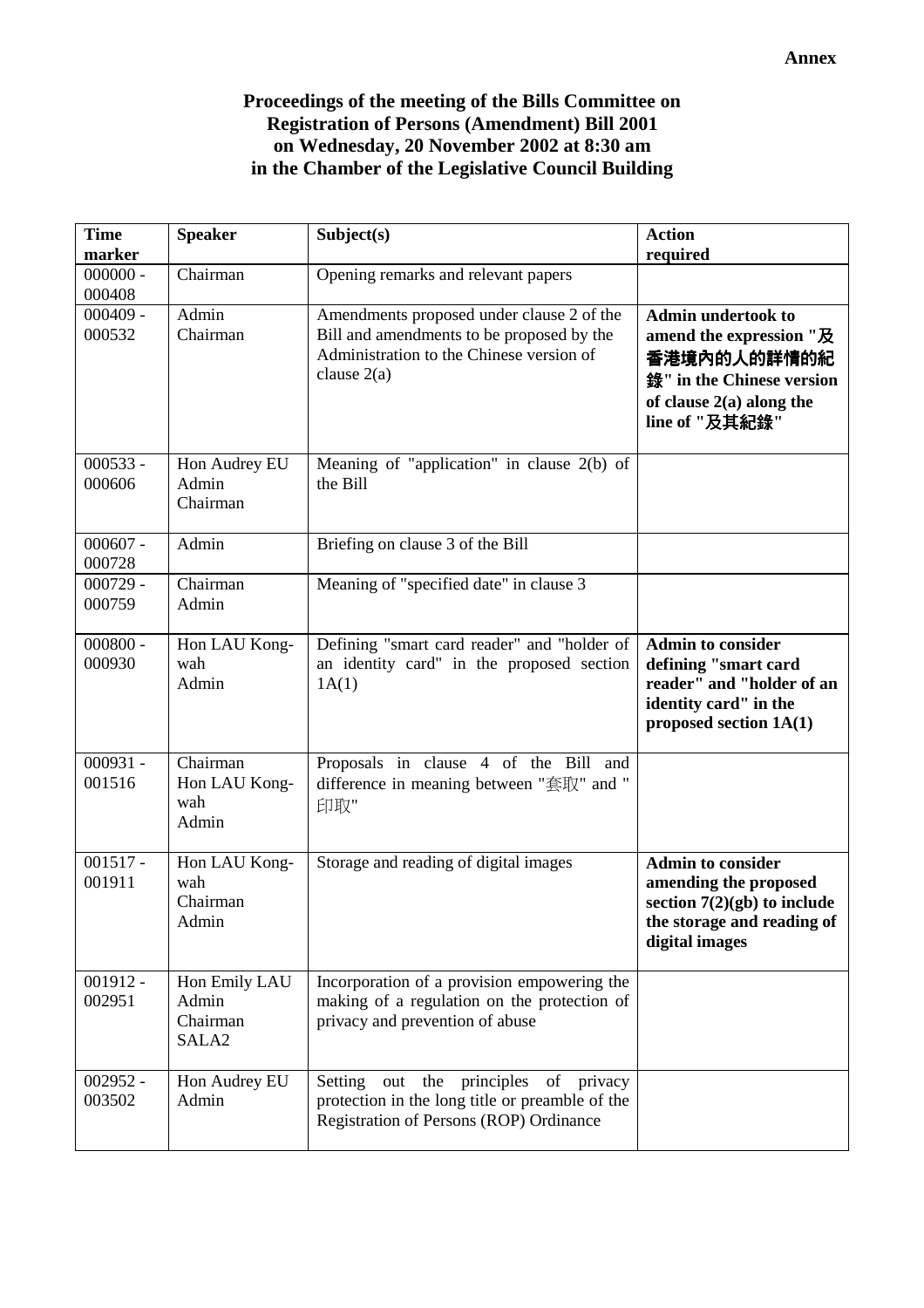| $003503 -$<br>003751 | Hon LAU Kong-<br>wah<br>Admin                                                                    | Provisions for the making of regulation in<br>respect of<br>smart card readers and<br>amendment of section $7(2)(n)$ to include<br>"films and digital images"                                                                                                                                                                                                                                                                                                     | <b>Admin to consider adding</b><br>a provision for the making<br>of regulation in respect of<br>smart card readers in<br>section $7(2)$ ; and to<br>consider amending section<br>$7(2)(n)$ to include "films"<br>and digital images" |
|----------------------|--------------------------------------------------------------------------------------------------|-------------------------------------------------------------------------------------------------------------------------------------------------------------------------------------------------------------------------------------------------------------------------------------------------------------------------------------------------------------------------------------------------------------------------------------------------------------------|--------------------------------------------------------------------------------------------------------------------------------------------------------------------------------------------------------------------------------------|
| $003752 -$<br>004218 | Admin<br>Chairman                                                                                | Technical and policy aspects of setting out<br>the principles of protection of privacy and<br>prevention of abuse                                                                                                                                                                                                                                                                                                                                                 |                                                                                                                                                                                                                                      |
| $004219 -$<br>004355 | Hon LAU Kong-<br>wah<br>Admin                                                                    | Provisions for the making of regulation in<br>smart card readers and the<br>respect of<br>storage and reading of digital images                                                                                                                                                                                                                                                                                                                                   |                                                                                                                                                                                                                                      |
| $004356 -$<br>004913 | Hon Henry WU<br>Admin<br>SALA <sub>2</sub>                                                       | Difference<br>of the<br>in<br>the<br>use<br>terms<br>"thumbprint" and "fingerprint" in the Bill                                                                                                                                                                                                                                                                                                                                                                   |                                                                                                                                                                                                                                      |
| $004914 -$<br>011125 | Hon Emily LAU<br>Admin<br>Chairman<br>Hon Miriam<br><b>LAU</b><br>Hon LEUNG Fu-<br>wah           | Whether<br>there<br>for<br>the<br>need<br>was<br>a<br>incorporation of a provision empowering the<br>making of a regulation on the protection of<br>privacy and prevention of abuse; and request<br>for the Administration to consider providing<br>a paper setting out provisions in the<br>Registration of Persons Ordinance (Cap. 177)<br>where the Personal Data (Privacy) Ordinance<br>(Cap. 486) (PDPO) would apply<br>and<br>provisions exempted from PDPO | <b>Admin to consider</b><br>providing the requested<br>paper                                                                                                                                                                         |
| $011126 -$<br>011347 | Hon LEUNG Fu-<br>wah<br>Admin                                                                    | Use of the expression "member of the<br>Immigration Service"; and setting out that<br>records included data stored in smart card<br>readers, electronic and digital images.                                                                                                                                                                                                                                                                                       | <b>Admin to consider setting</b><br>out in the proposed<br>section 1A(1) that records<br>included data stored in<br>smart card readers,<br>electronic and digital<br>images                                                          |
| $011348 -$<br>014720 | Hon Emily LAU<br>SALA <sub>2</sub><br>Chairman<br>Hon LAU Kong-<br>wah<br>Hon Audrey EU<br>Admin | Different possibilities and effect of setting<br>out the principles of protection of privacy in<br>the ROP Ordinance, applicability of the<br>PDPO and the Administration's measures on<br>the protection of privacy                                                                                                                                                                                                                                              |                                                                                                                                                                                                                                      |